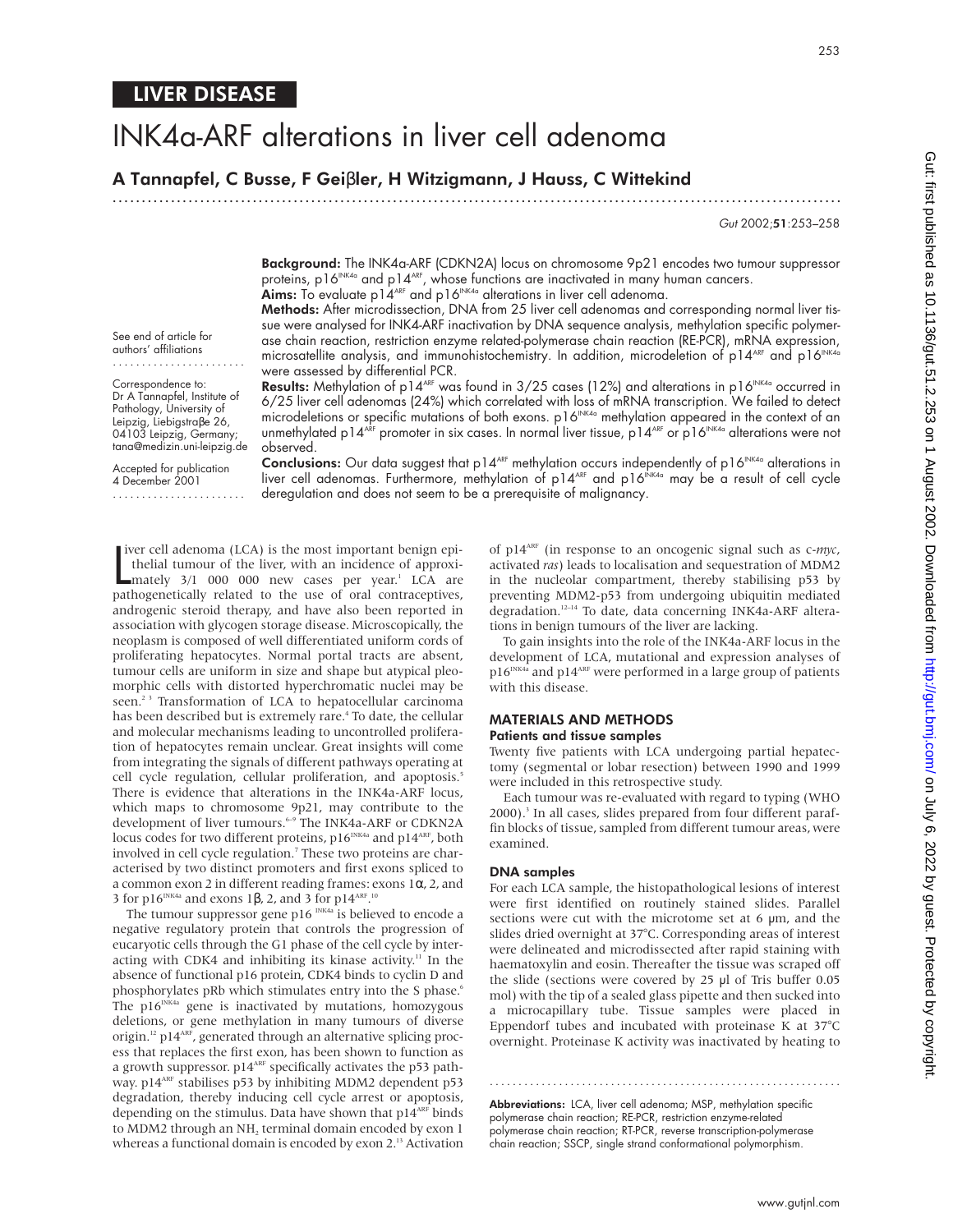95°C for 10 minutes. For DNA extraction, standard methods were used: after incubation with proteinase K at 37°C overnight, the tissue was extracted twice in phenol and twice in chloroform, followed by ethanol precipitation.

#### Methylation status of the INK4a-ARF locus

The CpG WIZ p16 methylation assay kit was used (OncorInc, Gaithersburg, Maryland, USA) according to the manufacturer's instructions. After an initial bisulphide reaction to modify the DNA, polymerase chain reaction (PCR) amplification with specific primers was performed to distinguish methylated from unmethylated DNA. Primers specific for unmethylated p16 (5-TTATTAGAGGGTGGGGTGGATTGT-3, 5-CAACCCCAAACCA CAACCATAA-3) or methylated p16 (5-TTATTAGAGGGTG GGGCGGATCGC-3, 5-GACCCCGAA CCGCGACCG TAA-3) were used. DNA (7 µg/100 µl) was denatured by 0.2 M NaOH for 10 minutes at room temperature. DNA Modification Reagent I was added, incubated for 24 hours at 50°C, and subsequently purified by DNA Modification Reagents II and III in the presence of 50 µl of water. The bisulphide modification of DNA was completed with 0.3 M NaOH treatment for five minutes followed by ethanol precipitation. For hot start PCR, the PCR mixture contained Universal PCR Buffers (1×9, 4dNTPs (1.25 nM)), and U or M primers (300 ng each per reaction). Annealing temperature was 65°C for 30 cycles. The PCR product was directly electrophoresed on a 3% agarose gel, stained with ethidium bromide, and visualised under UV illumination. Bisulphide converted DNA from corresponding normal liver tissue from each patient served as a negative control, as indicated by the presence of the unmethylated but not the methylated band. To control the efficacy of bisulphide treatment, a primer set was used for unmodified or wild-type ("w") (5-CAGAGGGTGGGGCGGACCGA-3 and 5-CGGGCCGCG GCCGTGG-3). In the event of insufficient bisulphide modification of DNA, the wild-type primers should have been amplified.

The methylation pattern in the CpC islands of the  $p14^{\text{ART}}$ were determined by primers designed for either methylated or unmethylated DNA.15 The primers spanned six CpG sites within the 5' regions of the gene. The 5' positions of the sense unmethylated and methylated primers correspond to 195 and 201 bp of GenBank sequence number LA1934. The primer sequences for the unmethylated reaction were 5<sup>'TTTT</sup> TGGTGTTAAAGGGTGGTGTAGT-3′ (sense) and 5′-CACAAA AACCCTCACTCACAACAA-3′ (antisense), yielding a PCR product of 132 bp. The primer sequences for the methylated reaction were 5′-GTGTTAAAGGGCGGCGTAGC-3′ (sense) and 5′-AAAACCCTCACTCGCGACGA-3′ (antisense), which amplify a 122 bp product. $12$ 

Placental DNA treated with methyltransferase was used as a positive control for methylated alleles. The PCR products (15 µl) were electrophoresed on a 8% polyacrylamide gel, stained, and directly visualised.

In addition to methylation specific PCR (MSP), a second approach was used to determine the methylation status of p14<sup>ARF</sup> and p16<sup>INK4a</sup>, the restriction enzyme related-PCR (RE-PCR), as described by Chaubert and colleagues.<sup>9</sup> Genomic DNA was digested with four methyl sensitive (H*pa*II, N*ae*I, <sup>E</sup>*ag*lI, and K*sp*1) and one non-methyl sensitive (M*sp*I) restriction enzyme. After chloroform/phenol extraction and precipitation, PCR amplification of a 316 bp fragment of p14<sup>ARF</sup> exon 1 containing one H*pa*II and one K*sp*1 site were amplified by PCR. The following primers were used: forward: GCCTGCG-GGGCGGAGAT; reverse: GCGGCTGCTGCCCTAGA. For p16<sup>INK4a</sup>, a 150 bp fragment of exon 1 containing two *HpaII* and one *Ksp*1 site were amplified by PCR. The primer sets were GGGAGCAGCATGGAGCCG (forward) and CTGGATCG-GCCTCCGACCGTA (reverse).

Undigested placental and tumour DNA was used as a control. Cases were considered positive by RE-PCR when PCR amplification was obtained after digestion with one of the

methyl sensitive restriction enzymes used (fig 1A, B). Two CpG dinucleotides of exon 1 of p14<sup>ARF</sup> and three from p16  $^{INKAa}$  exon 1 were analysed. In case of a methylated p16<sup>INK4a</sup> gene, a real time quantitative MSP based on continuous optical monitoring of the progress of a fluorogenic PCR was performed. The bisulphite modified DNA was amplified using the following probes and primers: E5: 5'-CRTTATCTACTCTCCCCCTCTCC; E6: 5′-GGTTGGTTATTAGAGGGTGGGG; M probe: 5′-FAM-AACCGCCGAACGCACGC-TAMRA; and U probe: 5′-FAM-CAACCACCAAACACACACAATCCACC-TAM-RA. The sensitivity and specificity of real time PCR was determined using cloned fragments of bisulphite modified DNA as a fragment.

### Multiplex RT-PCR

To compare relative levels of  $p16^{INK4a}$  and  $p14^{ART}$  mRNA, multiplex reverse transcription-PCR (RT-PCR) was performed. Total RNA was extracted from 30 µg of microdissected LCA tissue by TRIzol reagents (Gibco BRL, Rockville, Maryland, USA). After ethanol washing and drying, RNA was suspended in 60 µl of diethyl pyrocarbonate treated water. After concentration determination, 2 µg of total RNA were subjected to a reverse transcription reaction using random oligonucleotide primers and superscript II reverse transcriptase (Gibco BRL) in a 20 µl reaction volume for 60 minutes at 42°C. The RT reaction product  $(1 \mu l)$  was then amplified by PCR using the forward primers of exons 1α and 1β and the reverse primer for exon 2 of the  $\rm p16^{INKA}$  -p14  $\rm ARF$  gene. The primers were as follows: forward exon 1α (sense 1): 5′-GCTGCCCACGCACCGAATA-3; exon 1β (sense 2): 5′CCCTCGTGCTGATGCTACTGA-3′; and reverse primer (antisense) 5′ACCACCAGCGTGTCCAGGAA-3′. Hot start PCR was performed for 35 cycles (95°C for 45 seconds, 57°C for 45 seconds, and 72°C for 60 seconds). The sizes of the products were 179 bp for p16<sup>INK4a</sup> and 200 bp for p14<sup>ARF</sup>, respectively. PCR products were electrophoresed on a 2% agarose gel and stained. β-actin amplification was performed to show RNA quality.

#### Allelic dosage analysis of loss of heterozygosity and homozygous deletion, and DNA sequencing for the INK4a-ARF (CDKN2A) locus

Allelic dosage analysis of the p14<sup>ARF</sup> and p16<sup>INK4a</sup> genes was performed using differential PCR. DNA fragments were amplified in exon 1β of p14<sup>ARF</sup>, exon 3 of p16<sup>INK4a</sup>, and exon 2 using the following primers: p14arf exon 1b: ARF2F 5′- CTCGTGCTGATGCTACTAGAG-3′ and ARF2R 5′-AAGTCGTT GTAACCCGAATG-3′; p16 exon 3: p16ex3F: 5′-CGATTGAA AGAACCAGAGAG-3′ and p16ex3R 5′-ATGGACATTTACGG TAGTGG-3′; interferon γ: INFGF2dF 5′-GCAGGTCATTCAGA TGTAGC-3′ and INFG2RdR 5′-AGAGCACAAACAGAGGATGA-3′. As a negative control, a glioblastoma cell line (LNZ343) with a known deletion of the INK4a-ARF locus was used. For positive controls, the hepatocellular carcinoma cell line HepG2 with an intact INK4-ARF locus was analysed. The ratio of DNA fragment intensity in HepG2 between exon 1b or exon 3 and the internal control interferon  $γ$  was used to normalise the results. Hemizygous deletion was diagnosed if the ratio of the tumour sample was 50% of the one found in HepG2. If the ratio was less than 40%, the tumour sample was considered to harbour a homozygous deletion (fig 2). To control the data for gene dosage analysis, microsatellite analysis using nine microsatellites of chromosome 9p21 was performed, as described previously.<sup>16</sup> The markers used were D9S161, D9S126, D9S171, D9S1752, D9S1748, D9S1747, D9S1749, D9S1751, and IFNA, and were obtained from Research Genetics (Hubtsville Alabama, USA) (fig 3).

Single strand conformational polymorphism (SSCP) analysis is a technique for the detection of mutations based on the three dimensional conformation taken by a single strand of DNA in a non-denaturing environment. Coding sequences and flanking intronic sequences of exons 1α, β, and 2 of the INK4a-ARF gene were analysed by PCR-SSCP. Primer sequences for exons 1α, β,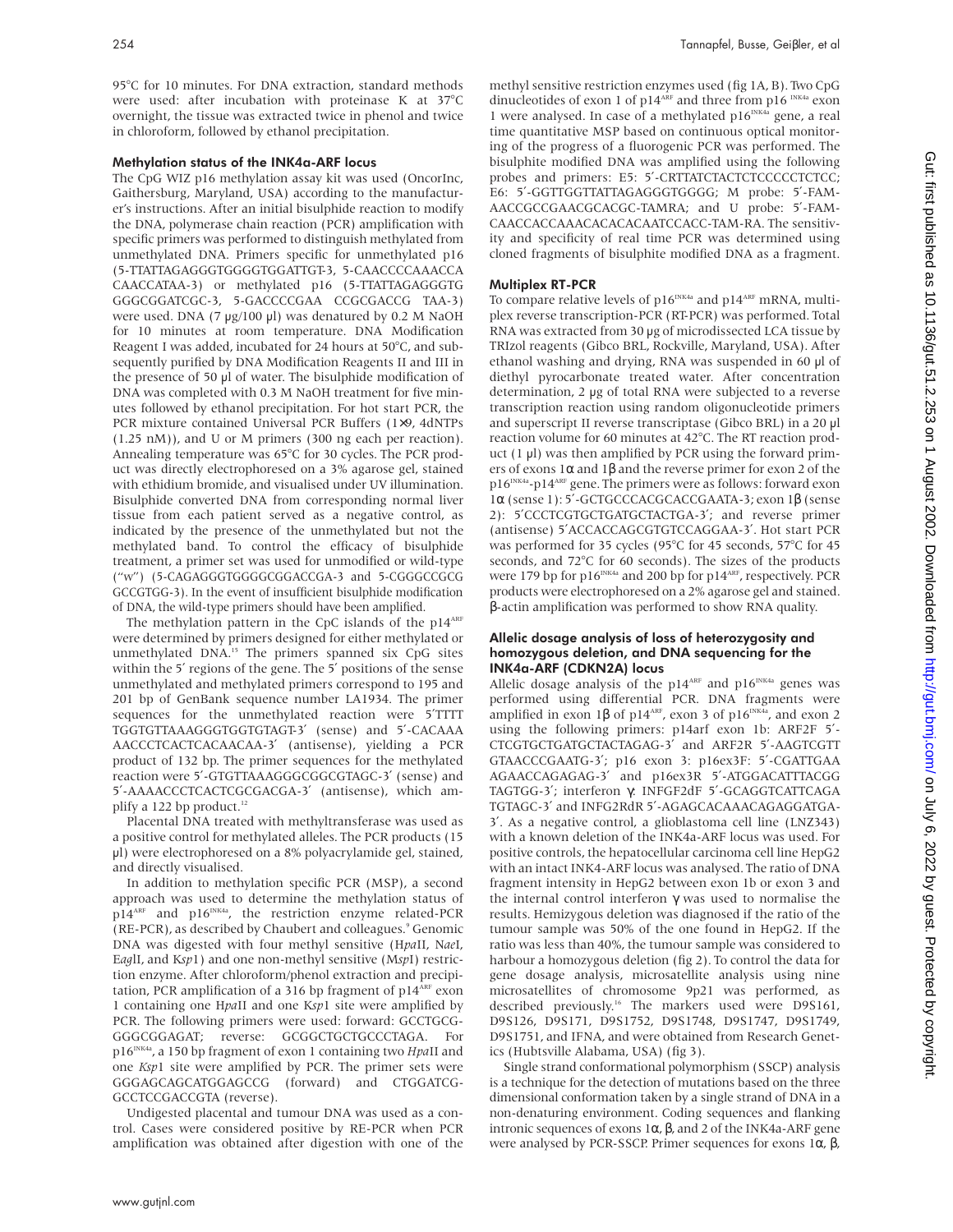

Figure 1 Analysis of p14<sup>ARF</sup> and p16<sup>INK4a</sup> in three liver cell adenomas (case Nos 1, 10, and 11; same patients as in table 1). (A) p14<sup>ARF</sup> analysis with restriction enzyme related-polymerase chain reaction (RE-PCR). The methyl sensitive restriction enzymes used for RE-PCR are indicated (HpaII, KspI); digestion with the non-methyl sensitive enzyme MspI serves as a negative control and undigested DNA (control) serves as a positive control. The p14<sup>ARF</sup> gene is methylated in case No 11 and unmethylated in case Nos 1 and 10. (B) p16<sup>INK4a</sup> analysis with RE-PCR. Similar to (A), the methyl sensitive restriction enzymes used for RE-PCR are indicated (HpaII, KspI); digestion with the non-methyl sensitive enzyme Mspl serves as a negative control and undigested DNA (control) serves as a positive control. Methylation of p16 INK4a is detected in case No 1, but not in case Nos 10 and 11. (C) p16  $^{\text{\tiny{\textsf{INKA}}}}$  analysis using methylation specific polymerase chain reaction (MSP). Bisulphite treated DNA (which changes the unmethylated but not the methylated cytosines into uracil) is subjected to PCR amplification using primers designed to anneal specifically to the methylated bisulphite modified DNA. MSP results are expressed as unmethylated p16 specific bands (U) or methylated p16 specific bands (M). Bisulphite converted DNA from normal corresponding liver tissue (N) served as a negative control, as indicated by the presence of the U but not the M band. Similar to (B), methylation of p16  $^{\text{\tiny{INKA}}}$  was detected in case No 1 but not in case Nos 10 and 11. (D) Results of multiplex reverse transcription-PCR (RT-PCR) of p14 mRNA (upper line corresponding to 200 bp) and p16 mRNA (lower line corresponding to 179 bp) for case Nos 1, 10, and 11. (E) Immunostaining of p16 INK4A protein in liver cell adenoma (LCA). Case No 1 shows methylated p16  $\frac{\mathsf{NN4a}}{\mathsf{NKAa}}$  and complete loss of p16  $\mathsf{NN4a}\ \mathsf{NAda}\ \mathsf{NAda}$  is clear that negative for p16 protein) (original magnification  $\times10$ ). p16  $\mathsf{NN4a}\ \mathsf{is}$ detectable in case Nos 10 and case 11 (dark reaction product within the cell nuclei) (original magnification ×20 and ×40). (F) Immunostaining of p14<sup>ARF</sup> protein in LCA. Case No 1 shows unmethylated p14 <sup>ARF</sup> and strong immunoreactivity of the tumour cells for p14 protein (dark reaction product within the tumour cell nuclei) (original magnification ×40). Case No 10 with unmethylated p14 ARF and strong immunoreactivity of the tumour cells for p14 protein (dark reaction product within the tumour cell nuclei). The tumour surrounding fibrous capsule (arrows) is negative (original magnification ×5). Case No 11 shows a methylated p14<sup>ARF</sup> and complete protein loss within the tumour tissue (original magnification  $\times$ 20).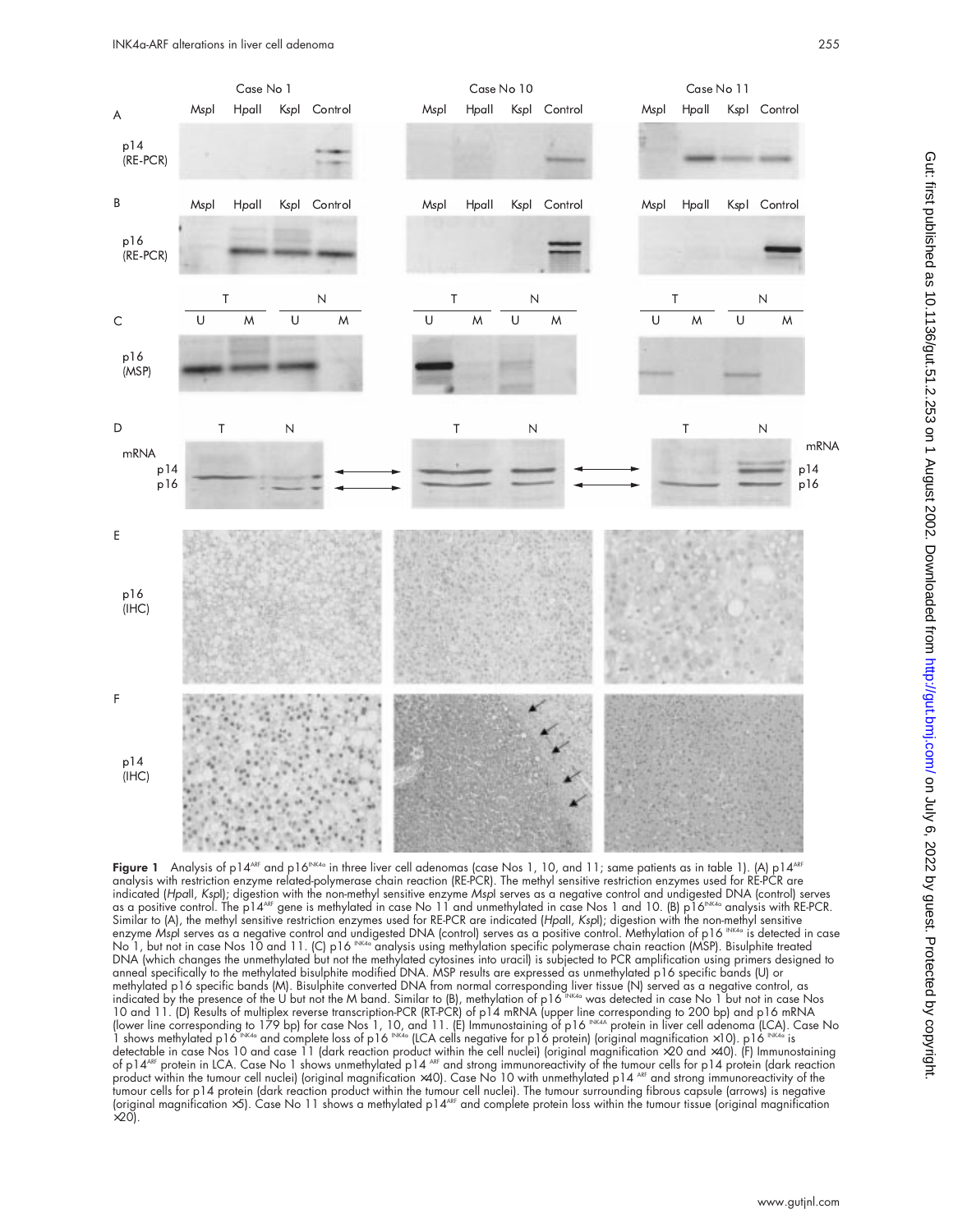

Figure 2 Allelic dosage analysis of p14<sup>ABF</sup> and p16<sup>INK4a</sup>. Results of differential polymerase chain reaction technique, as described in the text. Negative control: LNZ343 with known deletion of the INK4a-ARF locus. Positive control: HepG2 with an intact INK4-ARF locus. The ratio of DNA fragment intensity in HepG2 between exon 1β or exon 3 and the internal control interferon γ (IFN-γ) was used to normalise the results. In patient Nos 2, 4, 10, and 11, the ratio between exon 1β or exon 3 and IFN-γ was 70–100% of the ratio found in HepG2, suggesting that there was no loss at the INK4a-ARF locus.



Figure 3 Microsatellite analysis of tumour (T) and non-tumour (NT) tissue of patient Nos 10 and 14. Three different microsatellite markers were used (D9S161, D9S1751, and D9S1752).

and 2 have been described previously.<sup>16</sup> Exon 1β was analysed through two overlapping PCR products generated with the primer pairs P14F1 (5' TCAGGGAAGGGGGGGGGGGG 3') and P14R1 (5' GCCGCGGGATGTGAACCA 3′), which generated a 245 bp product, and the primer pair P14F2 (5′ GCCGCGAGTGAGGGTTTT 3′) and P14R2 (5' CACCGCGGTTATCTCCTC 3'), which generated a 257 bp product. The primers were labelled with <sup>32</sup>P-ATP and each sample was subjected to PCR analysis (denaturing for 30 seconds, annealing for 45 seconds, extension for 30 seconds at 94°C, 55–60°C, and 72°C, respectively). The PCR products were electrophoresed, and the gels dried and autoradiographed. Variant SSCP bands were cut out from the gel and the DNA eluted. Variant bands and 3  $\mu$ l of the eluted DNA were used as templates for unlabelled PCR. After purification of the PCR products, sequencing analysis was performed using the DNA Sequenase Kit (Amersham, Germany) and an automatic sequencing analyser (ABI 373; Applied Biosystems-Perkin-Elmer, Germany). All mutations found were confirmed by direct sequencing of the amplified tumour and corresponding non-tumorous DNA to identify germline mutations and polymorphisms.

#### Immunohistochemical analysis and assessment

Immunohistochemical analysis was performed as described previously.16 In all cases tumour and non-neoplastic liver tissue was examined.

The following antibodies were used: p16 (polyclonal; rabbit, dilution 1:500; Pharmingen, San Diego, California, USA), and p14 (polyclonal; rabbit, dilution 1:100; Zymed Laboratories, South San Francisco, California, USA).

Sections known to stain positively were included in each batch and negative controls were also performed by replacing the primary antibody with mouse or goat ascites fluid (Sigma-Aldrich Biochemicals, St Louis, Missouri, USA).

#### RESULTS

#### Analysis of INK4a-ARF deletions and mutations

Twenty five normal/tumour pairs were interpreted for allelic dosage analysis (table 1, fig 2). The allelic balance of the two genes was determined using the interferon γ gene as an internal control (fig 2). The two genes,  $p14^{ART}$  and  $p16^{INK4a}$ , were expressed in all cases examined; deletions were not observed. No exclusive loss of either p<sup>16INK4a</sup> or p14<sup>ARF</sup> was found in our tumours. Loss of heterozygosity analysis revealed an identical status of the microsatellite markers used in paired samples of LCA and corresponding liver (fig 3).

Mutations of exons 1 and 2 were analysed by SSCP-PCR followed by direct sequencing of the cases with anomalous migrating bands. In nine cases, abnormal bands were visible. However, we failed to detect specific mutations within both exons. In one case, a polymorphism was identified in normal liver but not within LCA tissue (c442G >A; A148T).

## Methylation status of the p14<sup>ARF</sup> and p16<sup>INK4A</sup> genes

Promoter methylation of  $p14<sup>ART</sup>$  was present in 3/25 cases (12%). In all patients, corresponding non-neoplastic liver tissue was also analysed; no p14<sup>ARF</sup> promoter methylation was observed in any case. Analysis of the methylation status of the adjacent p16<sup>INK4a</sup> gene revealed that  $6/25$  LCA (24%) examined showed aberrant methylation at the 5′CpG island. Despite microdissection, amplification of unmethylated templates was also detected to some degree, probably because of contaminated normal intratumorous tissue (fibroblasts, endothelial cells, inflammatory cells). In normal LCA surrounding liver tissue, methylation of  $p14^{\text{ARE}}$  or  $p16^{\text{INK4a}}$  was not observed.

All six LCA with methylated  $p16^{INKA}$  exhibited an unmethylated p14<sup>ARF</sup> promoter. A coincidence of both p14<sup>ARF</sup> and  $p16^{INK4a}$  methylation was not found. Thus the methylation status of p14<sup>ARF</sup> and p16<sup>INK4a</sup> promoters does not seem to be directly related.

Real time PCR of those samples with a methylated  $p16^{INKA}$ gene showed a level of methylation of approximately 75%.

All six cases with aberrant methylation of the  $p16^{INKA}$  or p14<sup>ARF</sup> gene showed complete loss of immunoreactvity (fig 1E, F) within the tumour tissue. In the 19 cases shown to lack  $p16^{INKA}$  promoter methylation, nuclear staining of  $p16^{INKA}$  protein was observed in nearly all LCA cells with a moderate to strong intensity of immunoreactivity. In normal liver tissue, p16<sup>INK4a</sup> protein was detected in all cases (fig 1E, F). Three LCA with a methylated p14<sup>ARF</sup> promoter lacked specific p14<sup>ARF</sup> immunostaining (fig 1E, F).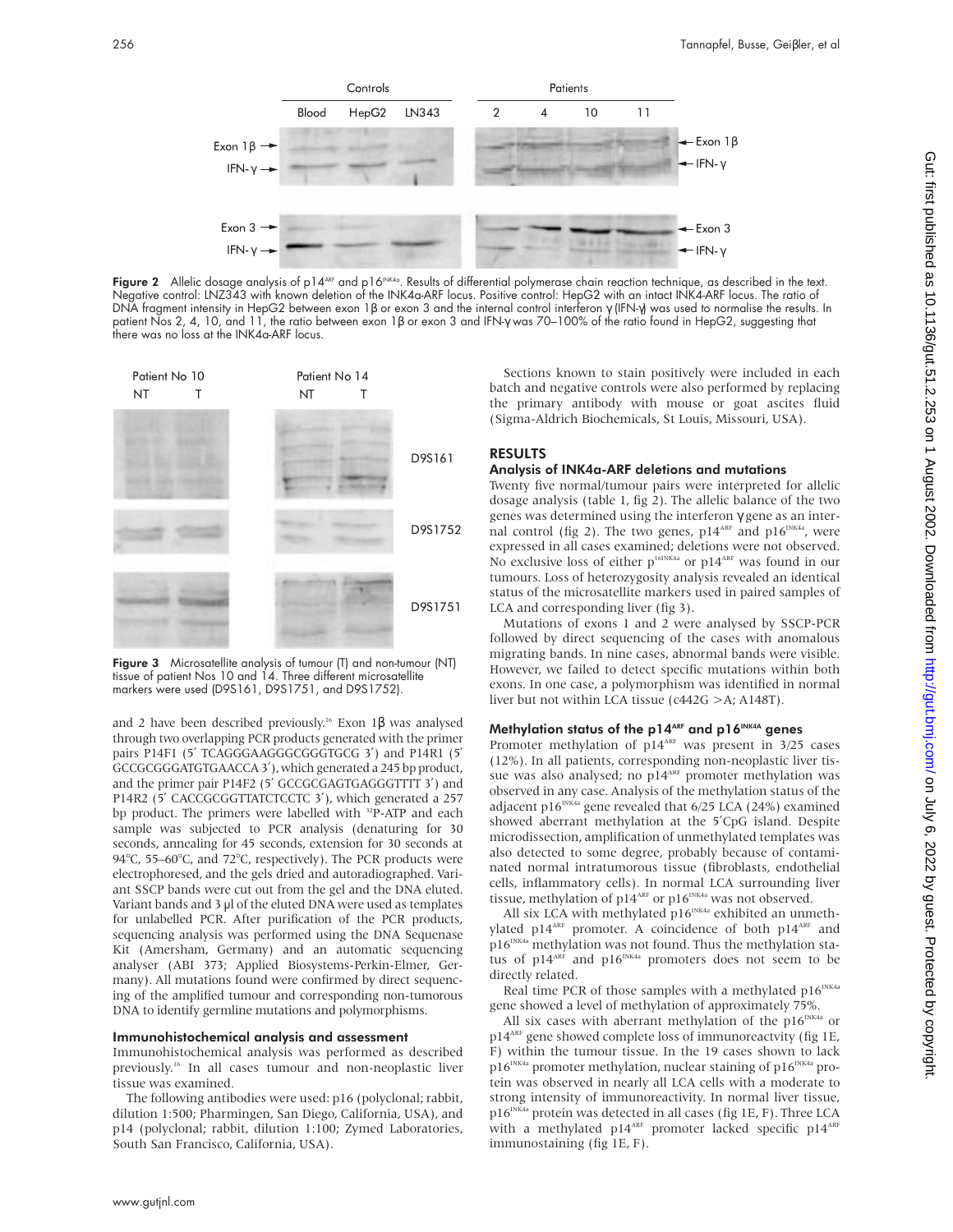|                | Sex<br>(M/F) | Tumour size<br>diameter (cm) | p14 alterations |                                 |                          | p16 alterations |            |            |                   |
|----------------|--------------|------------------------------|-----------------|---------------------------------|--------------------------|-----------------|------------|------------|-------------------|
| Patient<br>No  |              |                              | <b>RE-PCR</b>   | <b>MSP</b>                      | <b>EXP</b>               | <b>RE-PCR</b>   | <b>MSP</b> | <b>EXP</b> | Allelic<br>status |
| $\mathbf{1}$   | F            | 2.5                          | -               | $\qquad \qquad - \qquad \qquad$ | $+++$                    | $+++$           | $+++$      |            | <b>ND</b>         |
| $\overline{2}$ | F            | 4.9                          |                 |                                 | $^{+++}$                 |                 |            | $+++$      | <b>ND</b>         |
| 3              | F            | 10.5                         |                 |                                 | $^{+++}$                 |                 | –          | $^{+++}$   | <b>ND</b>         |
| $\overline{4}$ | M            | 5.5                          |                 | -                               | $+++$                    |                 | —          | $+++$      | <b>ND</b>         |
| 5              | F            | 6.5                          |                 |                                 | $^{+++}$                 |                 |            | $^{+++}$   | <b>ND</b>         |
| 6              | F            | 3.0                          |                 | -                               | $^{+++}$                 |                 | —          | $^{+++}$   | <b>ND</b>         |
| 7              | F            | 12.5                         |                 | —                               | $^{+++}$                 |                 | —          | $^{+++}$   | <b>ND</b>         |
| 8              | F            | 7.6                          |                 |                                 | $^{+++}$                 |                 |            | $^{+++}$   | <b>ND</b>         |
| 9              | M            | 8.0                          |                 |                                 | $^{+++}$                 |                 |            | $^{+++}$   | N                 |
| 10             | F            | 8.5                          |                 |                                 | $^{+++}$                 |                 | —          | $^{+++}$   | <b>ND</b>         |
| 11             | F            | 10.8                         | $+++$           | $^{+++}$                        | $\overline{\phantom{0}}$ |                 |            | $+++$      | <b>ND</b>         |
| 12             | F            | 4.5                          |                 | -                               | $^{+++}$                 |                 | -          | $^{+++}$   | <b>ND</b>         |
| 13             | F            | 14.0                         |                 | –                               | $+++$                    |                 | —          | $^{+++}$   | N                 |
| 14             | F            | 10.5                         |                 |                                 | $^{+++}$                 |                 |            | $^{+++}$   | <b>ND</b>         |
| 15             | F            | 9.5                          |                 |                                 | $^{+++}$                 |                 |            | $^{+++}$   | <b>ND</b>         |
| 16             | F            | 8.2                          | $^{+++}$        | $^{+++}$                        | $\overline{\phantom{0}}$ |                 |            | $^{+++}$   | <b>ND</b>         |
| 17             | F            | 7.5                          |                 | -                               | $^{+++}$                 |                 |            | $^{+++}$   | <b>ND</b>         |
| 18             | F            | 9.6                          |                 | -                               | $+++$                    | $+++$           | $^{+++}$   | -          | <b>ND</b>         |
| 19             | M            | 8.3                          |                 | $\qquad \qquad - \qquad \qquad$ | $^{+++}$                 | –               | —          | $^{+++}$   | <b>ND</b>         |
| 20             | F            | 7.8                          |                 |                                 | $^{+++}$                 |                 |            | $^{+++}$   | <b>ND</b>         |
| 21             | F            | 3.9                          |                 |                                 | $+++$                    | $+++$           | $+++$      |            | <b>ND</b>         |
| 22             | F            | 9.0                          |                 |                                 | $^{+++}$                 | $^{+++}$        | $+++$      |            | <b>ND</b>         |
| 23             | F            | 6.5                          |                 |                                 | $^{+++}$                 | $^{+++}$        | $^{+++}$   |            | <b>ND</b>         |
| 24             | F            | 10.2                         | $^{+++}$        | $+++$                           |                          |                 |            | $^{+++}$   | <b>ND</b>         |
| 25             | F            | 7.8                          |                 |                                 | $+++$                    | $+++$           | $+++$      |            | <b>ND</b>         |

RE-PCR, restriction enzyme related-polymerase chain reaction; MSP, methylation specific PCR; EXP, gene mRNA expression analysed by reverse transcription PCR; ND, not detected (wild-type, both allels expressed as defined by multiplex PCR); NI, not informative.

#### Multiplex RT-PCR for  $p16^{INK4A}$  and  $p14^{ARF}$  mRNA

Using specific sense primers for exon  $1\alpha$  and exon  $1\beta$ , and a common reverse primer for exon 2, both transcripts were simultaneously amplified in a single reaction.  $p16^{INKA}$  mRNA was amplified in  $19/25$  cases and  $p14^{ART}$  transcripts were detected in 22/25 tumours (fig 1D). Among the tumours with downregulated p16<sup>INK4a</sup> or p14<sup>ARF</sup> mRNA, methylation of the corresponding promoters was observed in six and three cases, respectively.

#### **DISCUSSION**

Recently, aberrant methylation of the  $p16^{INK4a}$  promoter has been reported not only in various types of carcinomas but also in early preneoplastic lesions in the lung, stomach, oesophagus, and pancreas.<sup>17-21</sup> Ours is the first study to examine alterations in the INK4a-ARF (also termed CDKN2A) locus on chromosome 9p21 in LCA, the most important benign epithelial tumour of the liver. We examined the status of p14<sup>ARF</sup> and  $p16^{INK4a}$  simultaneously to answer the question of whether alterations in these genes may function as cooperative or alternative mechanisms in the pathogenesis of these tumours.

Our study showed that the p14<sup>ARF</sup> promoter was inactivated in 12% of cases. In 24% of all LCA examined, promoter methylation of the neighbouring gene, p16<sup>INK4a</sup>, was observed. We failed to detect simultaneous methylation of both genes and conclude that  $p14^{\text{ARF}}$  methylation is independent of  $p16^{\text{INK4a}}$ . Thus the  $p14^{\text{ARF}}$  promoter demonstrates selective epigenetic silencing independent of that of  $p16^{NK4a}$ . The strong correlation between promoter methylation and transcriptional inactivation, as examined by multiplex RT-PCR, indicates that aberrant methylation is a major mechanism of inactivation of the INK4a-ARF locus in LCA.

In concordance with data reported for cell lines, we failed to detect specific mutations of the p14<sup>ARF</sup> or p16<sup>INK4a</sup> gene.<sup>14</sup> p14<sup>ARF</sup> can also be lost by (homozygous) deletion but this loss also targets p16<sup>INK4a</sup> in the vast majority of cases.<sup>19 22</sup> Only a few examples currently exist of specific p14<sup>ARF</sup> deletions that spare the remainder p16 $^{INKA}$  coding region: a melanoma cell line and a glioma xenograft.<sup>23</sup>

In human cells, transcriptional silencing usually involves methylation of CpG rich sequences (CpG islands) in the promoters of affected genes. Such silencing is clonal and thought to be physiologically irreversible in somatic cells. Neoplastic cells often display aberrant methylation of multiple genes, including genes that regulate critical processes such as cell cycle control, DNA repair, and angiogenesis.<sup>12 18 24</sup> The cause(s) of aberrant promoter methylation in neoplastic cells remains to be elucidated. It has been proposed that age related methylation identifies and contributes to an acquired predisposition to neoplasia (for example, colon cancer) because it parallels an age related increased cancer incidence and has the potential to alter the physiology of aging cells and tissues.<sup>25 26</sup> This hypothesis predicts that higher levels of age related methylation may be present in conditions of rapid cell turnover that mimic premature aging. In LCA, an increase in cellular proliferation is often visible histologically. The proliferative activity of the neoplastic hepatocytes is significantly higher than in adenoma surrounding non-neoplastic liver tissue.<sup>2 3 27</sup> Therefore, we hypothesise that methylation and consecutive silencing of the p16 $^{INKA}$  and p14 $^{ARP}$  promoter may cause induction of increased cell turnover via affecting the G1/S phase transition of the cell cycle. In contrast with Rashid *et al* who found aberrant methylation of  $p16^{INKA}$  in approximately 73% of tubulovillous colon adenoma,<sup>28</sup> a clear precancerous lesion, we detected aberrant methylation only in 24% of LCA. Together with the observation that altered methylation is also observed in liver cirrhosis, $24$  our data favour the hypothesis that methylation is a phenomenon of increased cellular proliferation and immortalisation rather than a conditio-sine-quanon of malignant transformation.

# .....................

## Authors' affiliations

A Tannapfel, C Busse, C Wittekind, Institute of Pathology, University of Leipzig, Liebigstr 26, 04103 Leipzig, Germany<br>**F Gei**β**ler, H Witzigmann, J Hauss,** Department of Abdominal,

Vascular, and Transplantation Surgery II, University of Leipzig, Liebigstr 20a, 04103 Leipzig, Germany